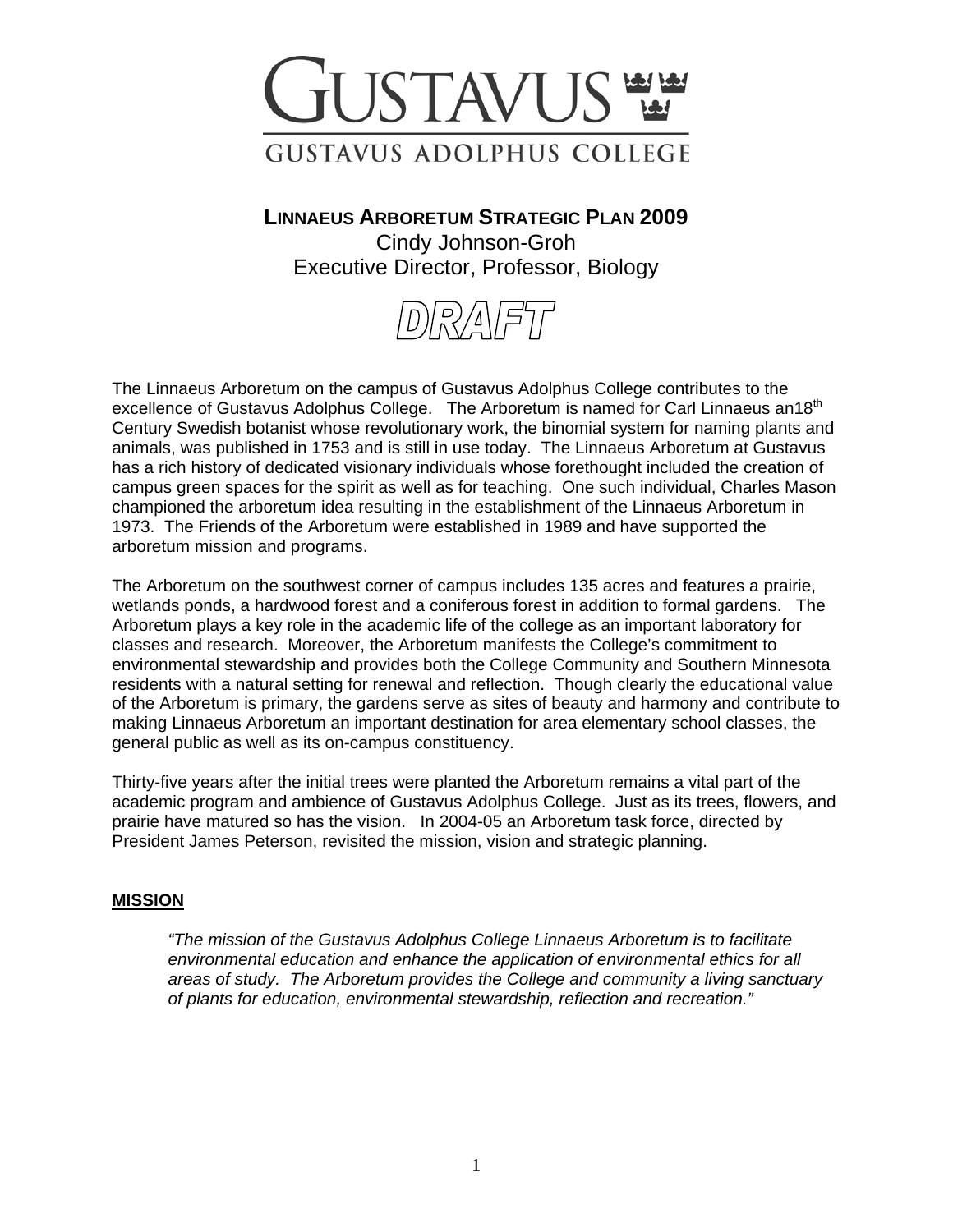# **OBJECTIVES**

## *1. Education*

 *Education is the most important objective of the Linnaeus Arboretum, serving the needs of the Gustavus and St. Peter Community. The Arboretum serves as a living museum of the campus and community and as such provides educational opportunities including:* 

- *Formal Education (college classes)*
- *Research (student, faculty research)*
- *Informal Education (campus education, community outreach K-12)*

## *2. Environmental Stewardship*

 *The Linnaeus Arboretum promotes environmental stewardship and wise use of resources as an example of progressive environmental practices. This includes the cultivation of native plant communities (e.g. tall grass prairie) and managing renewable resources (e.g. woodlands).* 

*3. Reflection*

 *The Linnaeus Arboretum provides a natural environment of beauty for retreat into the natural world that encourages contemplation, meditation, and spiritual renewal.* 

*4. Recreation*

 *The Linnaeus Arboretum provides a natural environment to encourage personal wellness in an outdoor setting*.

The vision for the Arboretum is an exciting mix of projects that reflect the imagination, stewardship and dedication to environmental education of Gustavus Adolphus College. Briefly the vision includes raising the awareness and engagement of the campus community, the local public including K-12 schools and others outside Saint Peter of the Arboretum as a destination and educational resource. The specific goals / initiatives within each objective are below:

- Leadership
	- o Executive Director
	- o Naturalist
	- o Gardener
- Education
	- o Endow the Linnaeus Symposium.
	- o Expand and enhance education offerings.
- Stewardship
	- o Enhance, manage and maintain:
		- formal gardens, Coneflower Prairie, the deciduous and coniferous woodlands
	- o Facilities
		- **Melva Lind Interpretive Center Expansion / Renovation**
		- **Endow the Campus South Mall and West Malls.**
- **Reflection** 
	- o Endow, develop, and manage meditation gardens
- Recreation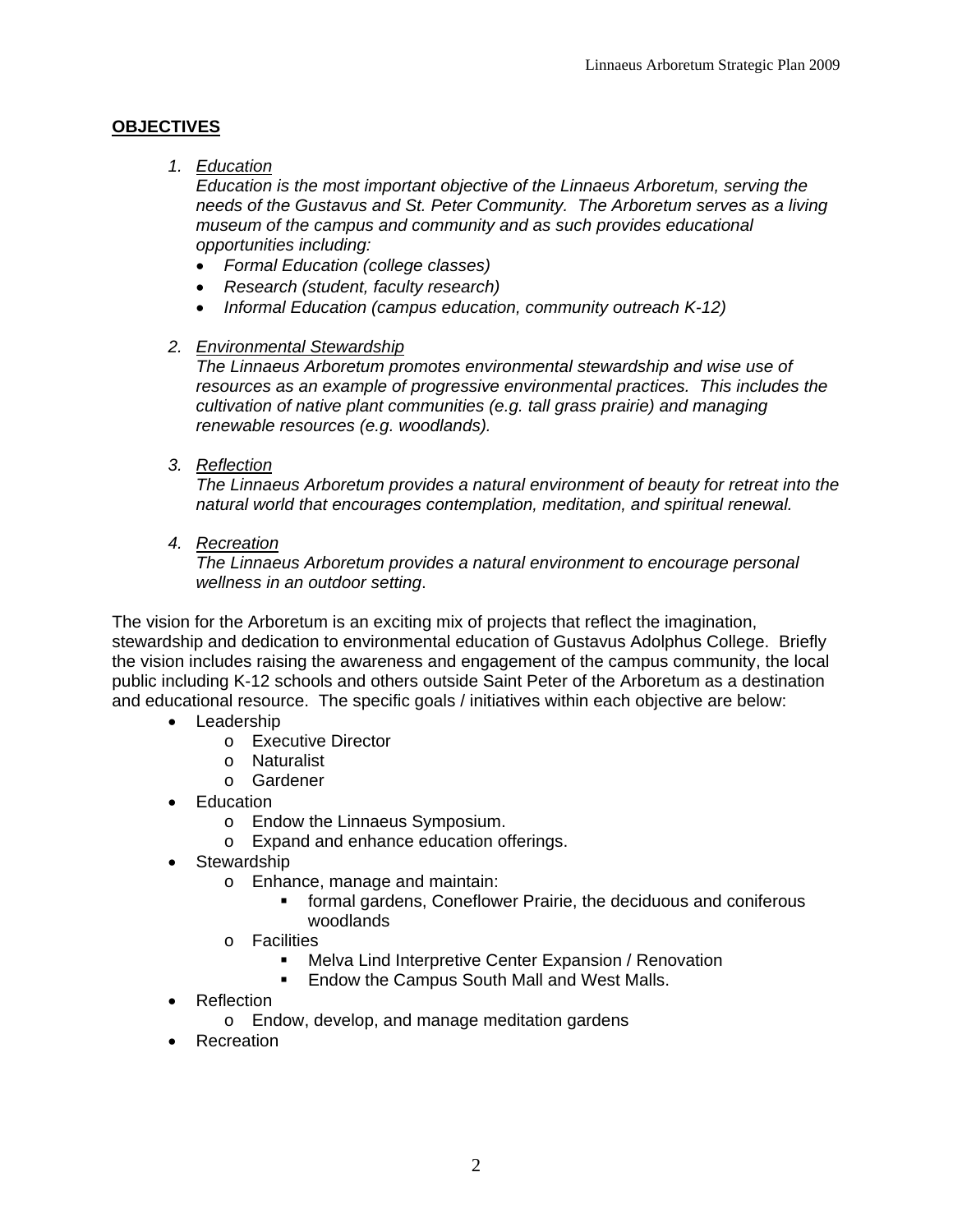# **LEADERSHIP**

Effective leadership is critical to the continued development of the Linnaeus Arboretum. The establishment of three endowed positions in the Arboretum will enable the College to make significant progress toward implementation of this vision. Until 2005-06 the leadership of the Arboretum was guided by Jim Gilbert who served as the Arboretum Director / Naturalist. In 2005 the task force divided the duties into two separate positions, an executive director and a naturalist.

#### **Director**

Dr. Cindy Johnson-Groh, a faculty member in biology, was appointed as the executive director to succeed Jim Gilbert. Dr. Johnson-Groh's duties include overseeing all functions of the Arboretum including the budget and planning, working with the Director of the Physical Plant on plantings and physical maintenance, supervising the Arboretum staff, working with Institutional Advancement to secure funding among other duties. The addition of the director position was in recognition that a faculty member has greater capacity to develop and strengthen the Arboretum's place in the overall mission of the College. Endowing this position as a full time position will enable the College to pursue the other goals / initiatives noted in this plan.

#### **Naturalist**

The Naturalist position is the public face of the Arboretum. The creation of a separate naturalist position has allowed us to focus more energy on strengthening the interpretive capacities of the Arboretum. Currently the naturalist position is shared with biology (greenhouse manager at 13 hours weekly). The endowment of this position would enable the College to retain excellent naturalists. A naturalist with a master's degree could teach in the Environmental Studies program (as did Jim Gilbert) and establish long-term relationships with campus faculty and area schools.

## Gardener

The third position is the establishment of a dedicated Arboretum gardener. The Arboretum has enjoyed strong support from the College's physical plant staff. However because other duties often prevent the College's grounds staff from attending Arboretum needs, planting and maintenance needs are neglected or delayed (e.g. pruning of trees has largely been neglected). An Arboretum gardener would provide stronger oversight of plantings and collaboration with the grounds staff resulting in an even more spectacular Arboretum. Moreover, the establishment of a dedicated Arboretum gardener will allow the campus to capture volunteers who are interested in gardening.

Strong leadership, innovation and imaginative thinking are what will allow the Linnaeus Arboretum to continue to flourish. It is the director, naturalist and gardener who will plant new prairie seeds, teach college students, elementary students and retired town residents, design interpretive exhibits and be the caretakers for this precious resource. An endowment for each of these positions will enable Gustavus to become an even stronger leader among colleges where environmental stewardship and education is more than a few environmental studies classes.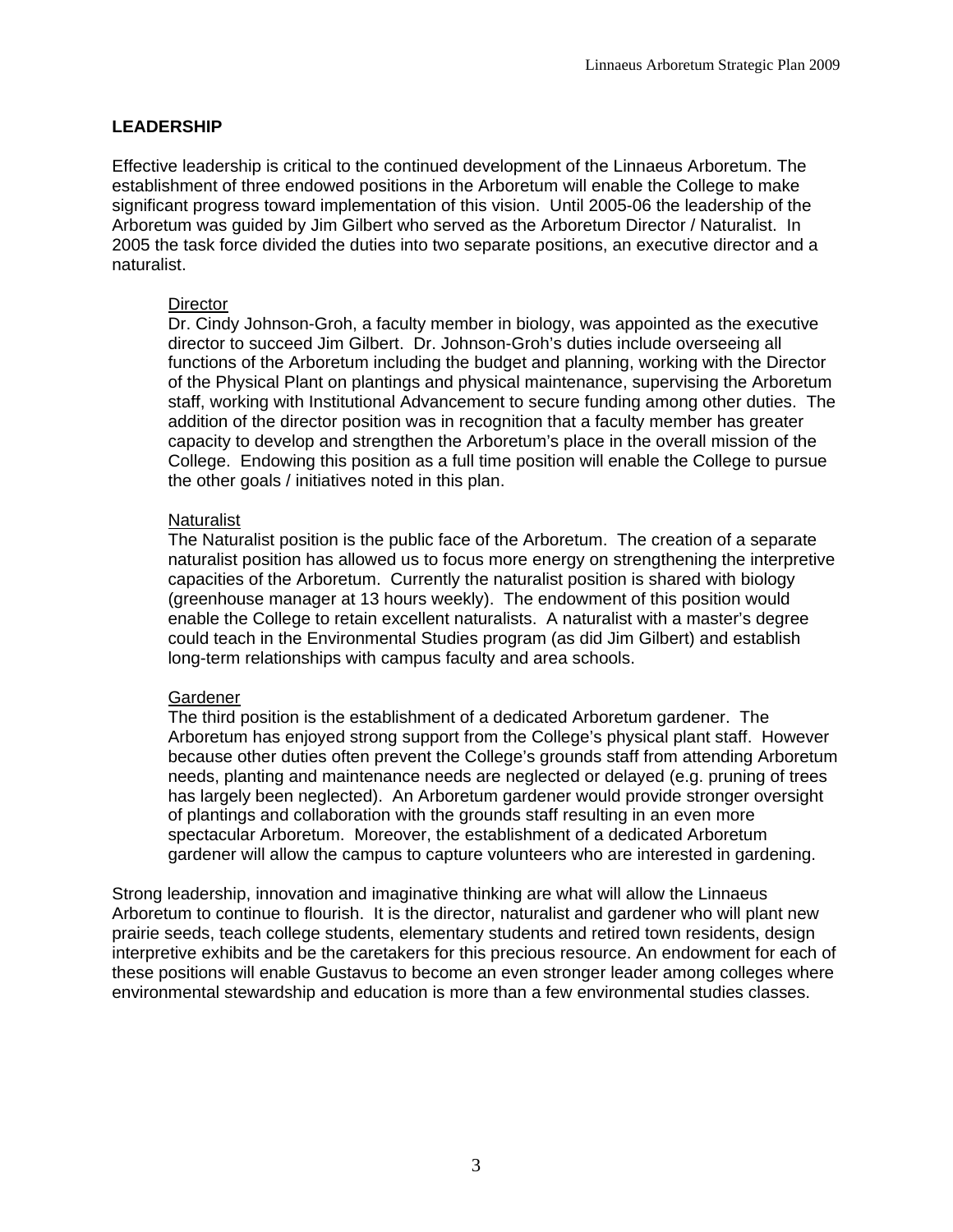# **EDUCATION**

Among the objectives of Linnaeus Arboretum, education is clearly its foremost priority and includes a wide range of activities formal college classes (e.g. Biology, Swedish, and Dance) to informal education (e.g. bird watching, spring wildflower hikes, and pond study). Students range in age from pre-school to retired members of the community. There are two primary education initiatives: the Linnaeus Symposium and engaging the community in a comprehensive environmental education.

#### Linnaeus Symposium

The Linnaeus Symposium established in 2003 was designed to help enrich faculty, student and larger community thinking about environmental stewardship and wise use of resources. The symposium features speakers in the field of botany and/or environment. It is the College's objective that, similar in quality to the Nobel Conference, the Linnaeus Symposium will achieve recognition for significant environmental educational offerings to Gustavus faculty and students, as well as to a wider general public. The Linnaeus Symposium is the perfect centerpiece of this new effort to strengthen the education and service of the Linnaeus Arboretum. The first two symposia focused on ethnobotany and included international known speakers (Paul Alan Cox, Wade Davis and Mark Plotkin). The third Linnaeus Symposium will be held April 22, 2009, and is entitled: *Global Trees: Releaf – Relief.* This symposium features Dr. Margaret Lowman a tropical ecologist known internationally for her tree canopy research.

Endowing the Linnaeus Symposium will enable us to attract internationally known scientists capable of sharing their knowledge, excitement and passion with broad audiences. Insuring that students have open access and opportunities to visit with these scholars to be inspired, motivated and awed is an important component of the Linnaeus Symposium.

## **Environmental Education Outreach**

Sustainable environmental initiatives include education as a significant component. It is the responsibility of Gustavus to education students to be responsible environmental stewards. If we fail to educate students for lives of leadership, service and stewardship with regard to the environment we fail to prepare them for a world that will be increasingly challenged by issues of sustainability. The Linnaeus Arboretum plays a significant role in educating Gustavus students about the environment.

## **STEWARDSHIP**

The stewardship, expansion and maintenance of facilities is vital to fulfilling the mission of the arboretum. This includes expanding the Melva Lind Center to accommodate multiple uses, designing green spaces on campus with education as the center focus and providing facilities for the campus and public to learn about environmental education and stewardship.

#### Gardens and Woodlands

Historically the Arboretum has been managed indirectly on a case by case basis, without a formal management plan. Most arboreta or gardens have formal policies regarding management and tree replacement. Establishing such a management plan for the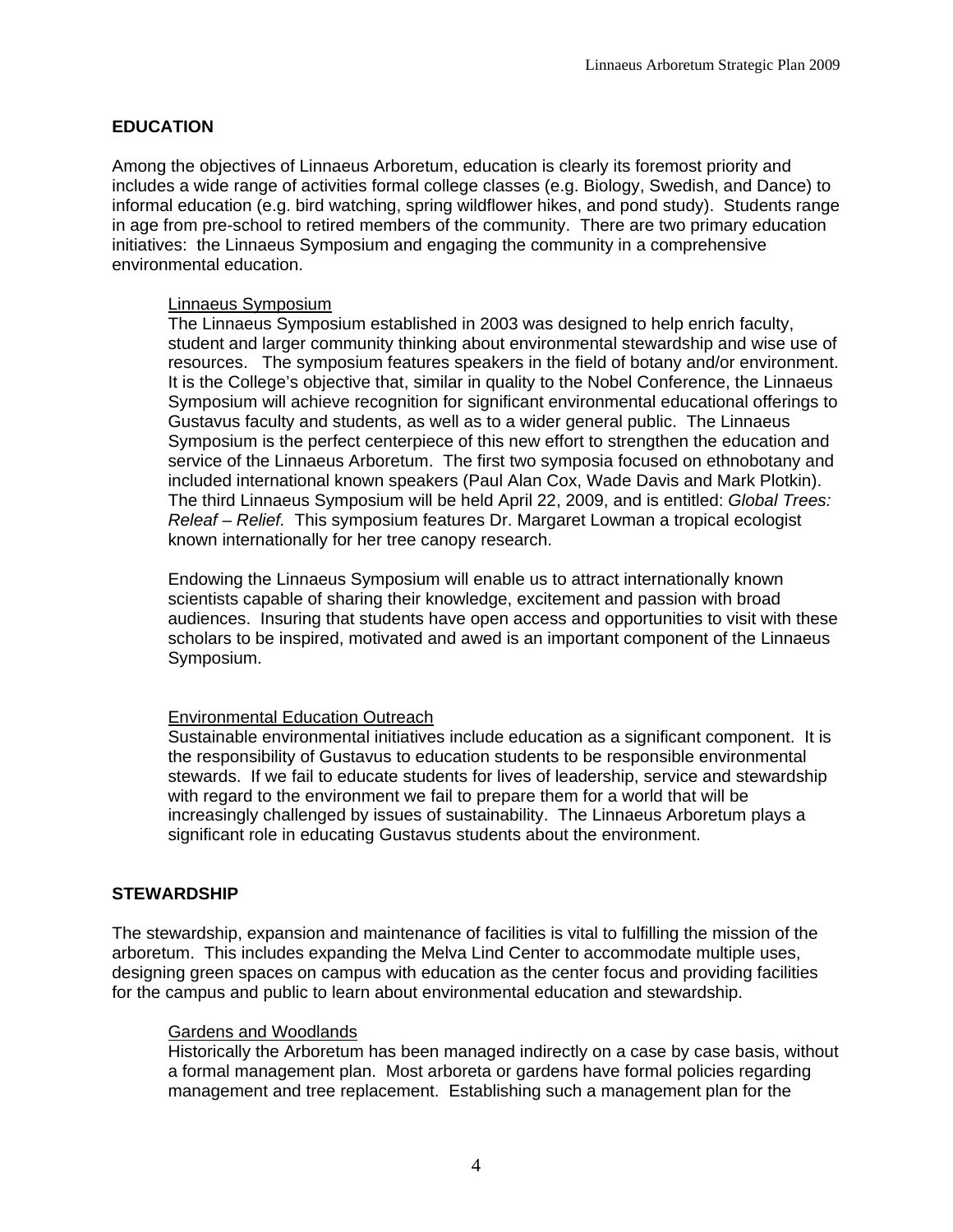campus and formal arboretum is important. In addition to the management of natural resources this also includes the establishment of an Arboretum Tribute Gift plan that enables the College to direct gifts to the best possible use.

#### *Formal Gardens*

The Linnaeus Arboretum formal gardens surrounding the Melva Lind Interpretive Center are used extensively by numerous groups including picnics, college and community meetings, youth groups, weddings, and community members interested in plantings for Southern Minnesota among others. There are several gardens in the Arboretum which we are continuing to develop or have plans to develop. Examples of this include the development of a formal Swedish Garden, Japanese Garden, the herb garden, perennials garden and native plants garden. These areas will be managed to maximize diversity and educate the public regarding plant varieties for this area of Minnesota.

## *Coneflower Prairie*

The Coneflower Prairie was planted November 2008 and is 70 acres. This restored prairie offers and ideal opportunity for students to learn about the ecosystem which dominated the area historically. In this prairie a contoured landscape provides a sense of seclusion and allows visitors to imagine a prairie that stretched miles. The prairie offers opportunities for student-faculty research, interpretive hikes and quiet contemplative wanderings. Management will include burning, cutting and managing invasive species to achieve a biologically diverse prairie.

## *Woodland Management*

No management plan exists for the deciduous and coniferous forests. Currently these communities have representative woody species of deciduous and northern forests, but lack significant diversity or physical components of these communities. The Arboretum task force recommended development of a plan to diversify the forest communities in a manner that more closely resembles their natural counterparts. This will include planting shrubs and wildflowers in those communities along with removal of invasive species.

## Melva Lind Interpretive Center

The Melva Lind Interpretive Center serves multiple purposes including: meetings for campus groups, departments and social gatherings (e.g. Shop Talk), weddings and other family gatherings and as a classroom for the educational programs and classes. In addition it houses several offices and staff (Arboretum staff, Environmental Studies and the Johnson Center for Environmental Innovation). The Melva Lind Interpretive Center serves as an interpretation center although this usage is limited by conflicts for space. Expanding the educational usage to develop a museum-like facility, with information on the Arboretum gardens, natural areas and Southern Minnesota, while still preserving its meeting function is challenging. The Center is used increasingly for meetings, weddings and social gatherings. The setting is conducive for these uses offering a contemplative, natural and beautiful setting. Public need for a space like this has expanded significantly and with more intentional marketing can serve as a significant income and service to the community.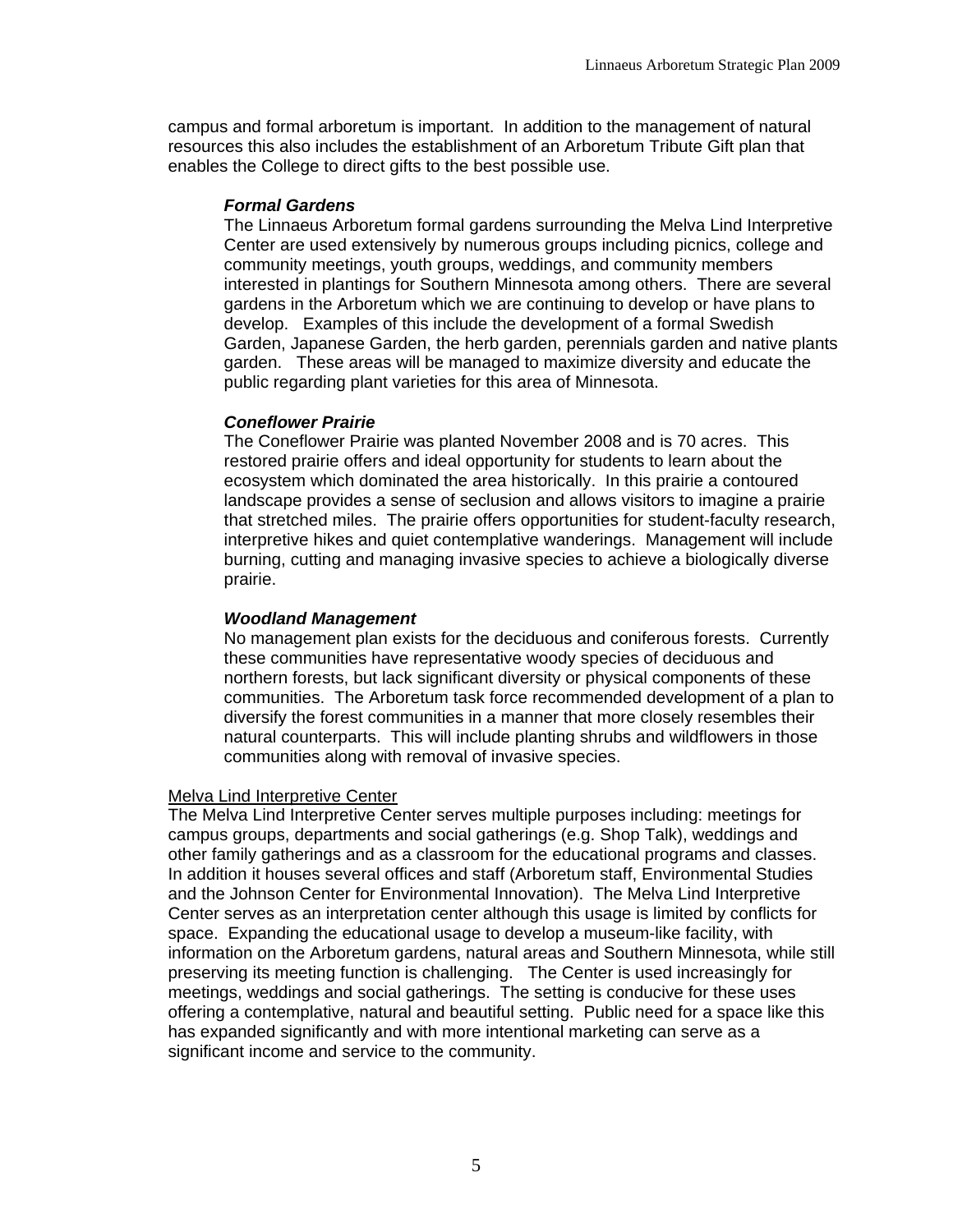Expansion / renovation of the Melva Lind Center will enable the Arboretum to serve multiple purposes simultaneously. Priorities of a renovation would be to provide:

- 1. A new large meeting space that would accommodate up to 150 people (double the current capacity.
- 2. A remodeled space to accommodate interpretive center activities and support education activities concurrent with meetings in an adjacent room.
- 3. Remodeled office spaces. Currently two staff members share an office and one member has no office.
- 4. Bathroom access for staff members. (Currently the staff uses the same bathroom facilities as guests. Staff members need to interrupt meetings to access the bathroom.
- 5. Increased storage.
- 6. Models of environmentally sustainable design.

#### **Mall Development**

The Linnaeus Arboretum formally occupies 135 acres on the south side of campus. As a result of the work of the 2004-05 task force the entire campus was designated as Arboretum to be used as an educational landscape. The Eckman Mall which extends north of Christ Chapel is an example of a landscape that combines the academic and aesthetic properties. The South and West Malls will do the same. Gustavus Adolphus College values its natural green spaces as places of learning, contemplation and community.

#### *South Mall*

Development of the South Mall, the green space between the Christ Chapel and the Arboretum, provides a natural opportunity to infuse the educational components of the Arboretum into a part of the campus that is heavily academic. (The South Mall is surrounded by academic buildings). Currently there is a substantial range of disciplines that make use of the arboretum as a laboratory for research purposes, as a site for plays, dances, musical events, and as grist for art students as well as a location for recreation. The South Mall will manifest a more intentional focus on education by incorporating features such as a geology rock garden or an outdoor classroom or amphitheater. It might include for example a group planting of maples demonstrating native maples, introduced maples and the concepts of species variation and cultivars. The South Mall will incorporate several outdoor classrooms for formal class use and informal student gatherings.

#### *West Mall*

The West Mall extends west of Christ Chapel to the Arboretum just beyond Ring Road. This section of the Mall, though flanked by a few academic buildings (Olin and the projected new academic building), is largely surrounded by residential spaces. Consequently the overall theme here is gathering and community. This mall will include a large sunken plaza adjacent to Christ Chapel that is suitable for larger gatherings and in the winter will be used as an ice rink. Further to the west the theme continues to be community, both of humans and natural communities. Plantings in this area will be, from east to west, prairie, deciduous woods and coniferous woods. This forms a fitting transition to the restored woods and prairie adjacent to the west in the Linnaeus Arboretum. This area will include stylized plantings representative of the natural communities. For example the prairie area will include raised beds of prairie wildflowers interspersed with Kasota stone (local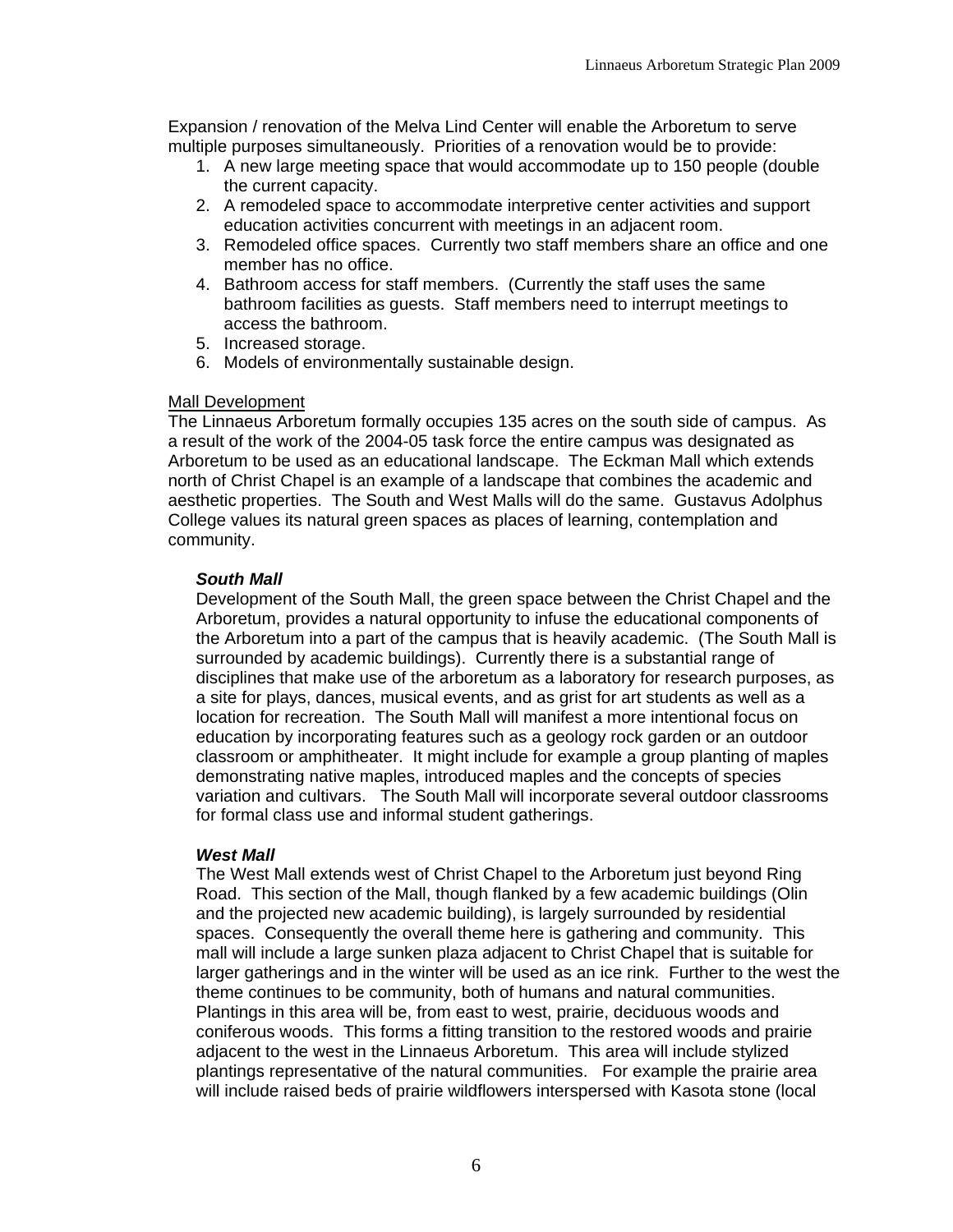stone) benches and Kasota stone accents in the sidewalks. The deciduous area will include oaks, maples and basswood trees interspersed with Adirondack chairs gathered in ways conducive to conversation. The coniferous forest will have pines and fir interspersed with log benches and granite accents in the sidewalks.

# **REFLECTION**

The meditation gardens reflect Gustavus' commitments to its heritage and mission. It communicates the interdisciplinary nature of the liberal arts, and supports whole-person, lifelong learning. It encourages individuals to develop a mature understanding of their faith, and nourishes their commitment to lives of leadership and service in the world. A committee composed of campus representatives worked with landscape architect, Herb Baldwin to develop formal drawings of the proposed meditation gardens.

## Labyrinth

A labyrinth is a classic metaphorical and literal means of facilitating the cycle of going inward and returning outward, symbolizing the inner and outer landscapes of one's life. We have chosen a classical Swedish design with a spiral center. Sweden has many labyrinths of ancient origin, and we have selected the design to affirm Gustavus' heritage and ongoing connections with Sweden. The path will be constructed of sturdy flat stone and the "walls" between the circuits of the path will be native short grass.

#### Peace Circle

The peace circle draws one into quiet appreciation for the many cultures and languages of the world, uniting a global humanity in its shared yearning for wholeness and wellbeing. A peace rock will grace the middle of the peace circle. The peace circle is divided into four quadrants to represent the four colors of humanity. This design has Native American elements to honor those who inhabited this land prior to settlement.

## Japanese Gardens

The unifying landscape between the peace circle and labyrinth is inspired by traditional Japanese gardens and includes a meditation shelter. It provides additional quiet spaces to encourage close-in reflection on the order and beauty of the garden itself. It also encourages one to look out across the surrounding landscapes – the Uhler Prairie, the Jim Gilbert Teaching Pond and the trees of the Linnaeus Arboretum – as a means to encourage a sense of interconnectedness with the whole world.

## **RECREATION**

The Linnaeus Arboretum has become a destination for hiking, jogging, cross-country skiing and kite flying. It offers 1.5+ miles of trails with trail expansion planned for the Coneflower Prairie. The opportunities for a quiet stroll or a vigorous run in a natural setting are important to college students, college faculty and staff and citizens of Saint Peter. Recreational opportunities also include events like the annual Scarecrow Contest, Fireside Chat and the Julgran Christmas Cookie Contest. These latter events are intended to create fun, community building events that encourage the campus community to visit the Arboretum.